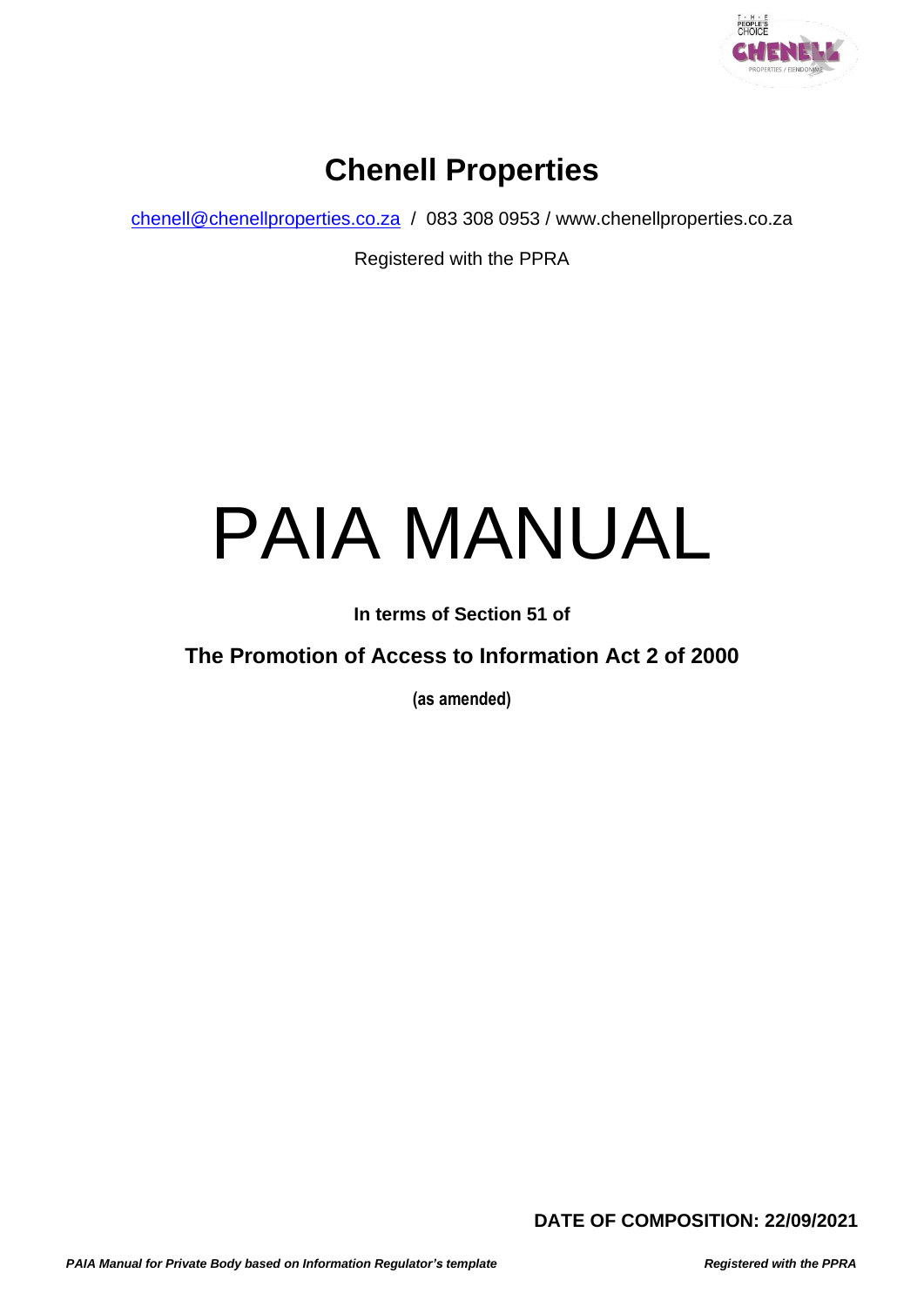

**DATE OF LAST REVISION: 26/01/2022**

## **TABLE OF CONTENTS**

| <b>TABLE OF CONTENTS</b>                                               | <b>PAGES</b>   |
|------------------------------------------------------------------------|----------------|
| Contact details                                                        | $\overline{2}$ |
| Abbreviations                                                          | 3              |
| <b>Definitions</b>                                                     | 3              |
| 1. Introduction                                                        | 3              |
| 2. Purpose of PAIA manual                                              | $3 - 4$        |
| 3. Guide on how to use PAIA and how to obtain access to the guide      | $4 - 5$        |
| 4. Categories of records available without formal request.             | 6              |
| 5. Description of the records in accordance with any other legislation | 6              |
| 6. Description of personal records and categories of records held      | $\overline{7}$ |
| 7. Processing of personal information                                  | $8 - 10$       |
| 8. Availability of the manual                                          | 11             |
| Updating Of The Manual & signatures                                    | 11             |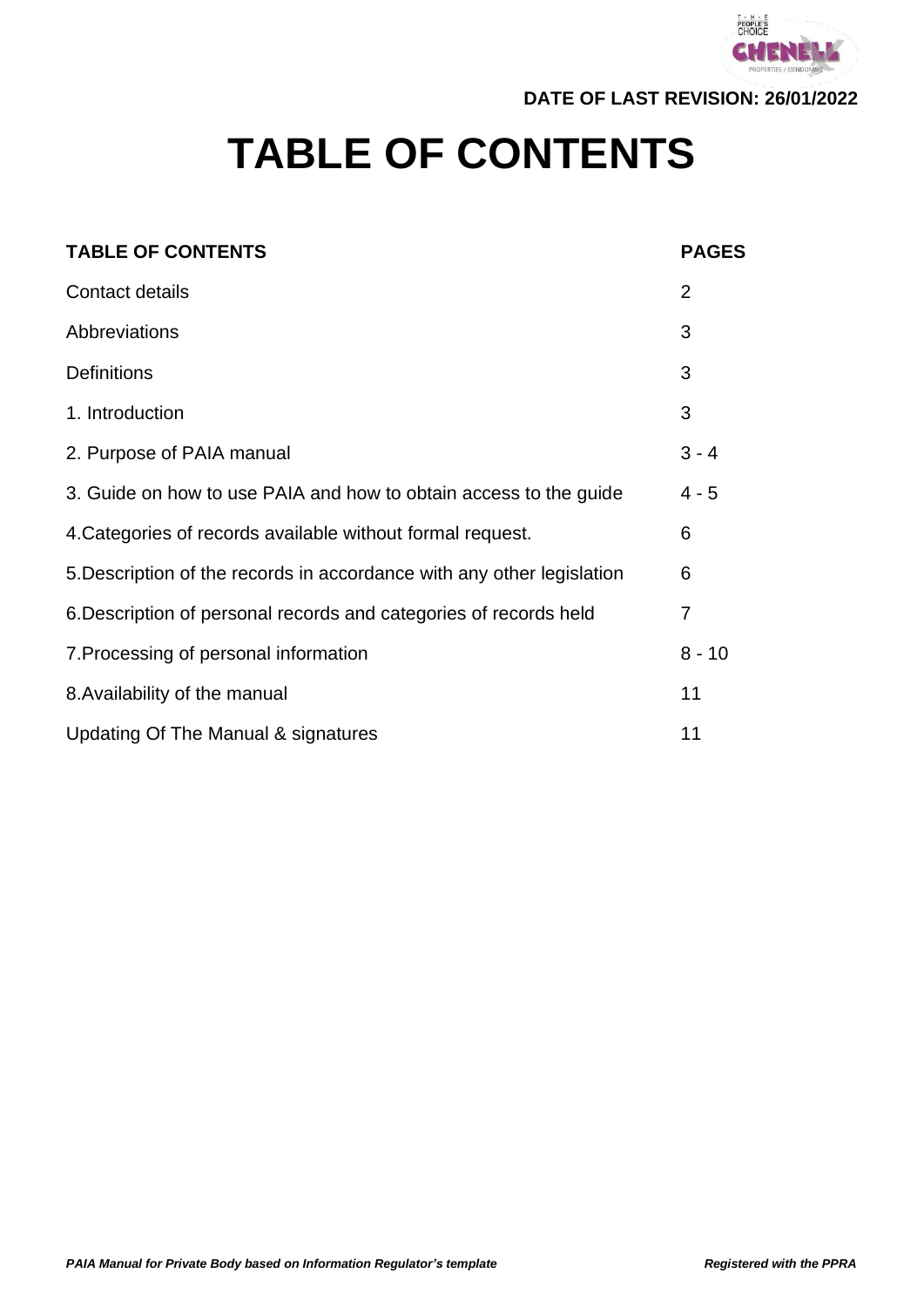

#### **Contact details for access to information from**: **Chenell Properties**

#### **PAIA Chief Information Officer** (Principal)

- Name: Chenell Mangiagalli
- Tel: 0833080953
- Email: chenell@chenellproperties.co.za

#### **Deputy Information Officer** *(Principal)*

- Name: Henriette Smit
- Tel: 0824555168
- Email: henriette@chenellproperties.co.za

#### **Access to information general contacts**

- Tel: 0833080953
- Email: chenell@chenellproperties.co.za

**This PAIA Manual of** Chenell Properties **is available at: (**97 Van Eyssen Street, Parow 0824555168). As well as our Website: (www.chenellproperties.co.za)

Email: chenell@chenellproperties.co.za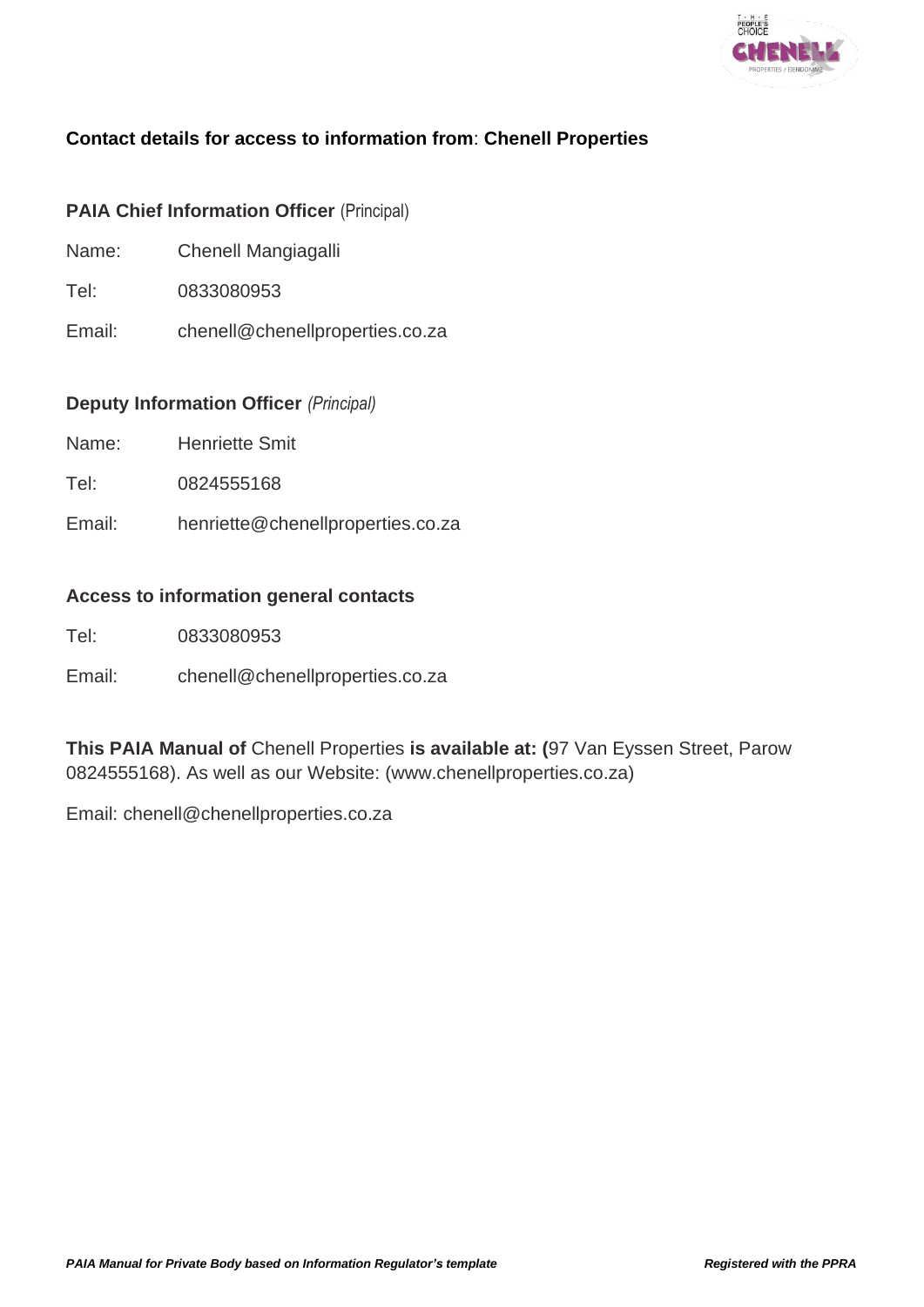

#### **LIST OF ABBREVIATIONS**

- **"CEO"** Chief Executive Officer
- **"DIO"** Deputy Information Officer;
- **"CIO"** Chief Information Officer;
- **"PAIA"** Promotion of Access to Information Act No. 2 of 2000( as Amended;)
- **"POPIA"** Protection of Personal Information Act No.4 of 2013;

#### **LIST OF ACRONYMS**

| "Constitution" | Constitution of the Republic of South Africa 108 of 1996 |
|----------------|----------------------------------------------------------|
| "PAIA Manual"  | Information Manual                                       |
| "Minister"     | Minister of Justice and Correctional Services            |
| "Regulator"    | <b>Information Regulator</b>                             |
| "Republic"     | Republic of South Africa                                 |

#### **1. Introduction**

The Promotion of Access to Information Act, No. 2of 2000 (PAIA) is giving effect to the constitutional right of all, *in terms of section 32 of the Bill of Rights contained in the Constitution of the Republic of South Africa 108 of 1996 ("Constitution")* the of access to any information held by the state and any information that is held by another person and that is required for the exercise/protection of any rights

Promotion of Access to Information Act (PAIA) and the Protection of Personal Information Act (POPIA) could be confusing. They can be seen as "information" laws and are both from the 1<sup>st</sup> of July 2021 enforced by the same Information Regulator. **PAIA is an "Access" law**, all about access of Information and **POPIA is a "Privacy" law** all about privacy of personal information. They shouldn't be seen as competing, but rather, both are there to **help ensure that information is managed correctly.**

#### **2. Purpose of PAIA manual**

In terms of section 51 of the PAIA, all Private Bodies are required to compile an Information Manual ("PAIA Manual"). This PAIA Manual is useful for the public to-

- 2.1. check the **categories of records held by a Business** which are available without a person having to submit a formal PAIA request;
- 2.2. have a sufficient understanding of **how to make a request for access** to a record of a Business, by providing a description of the subjects on which a Business holds records and the categories of records held on each subject;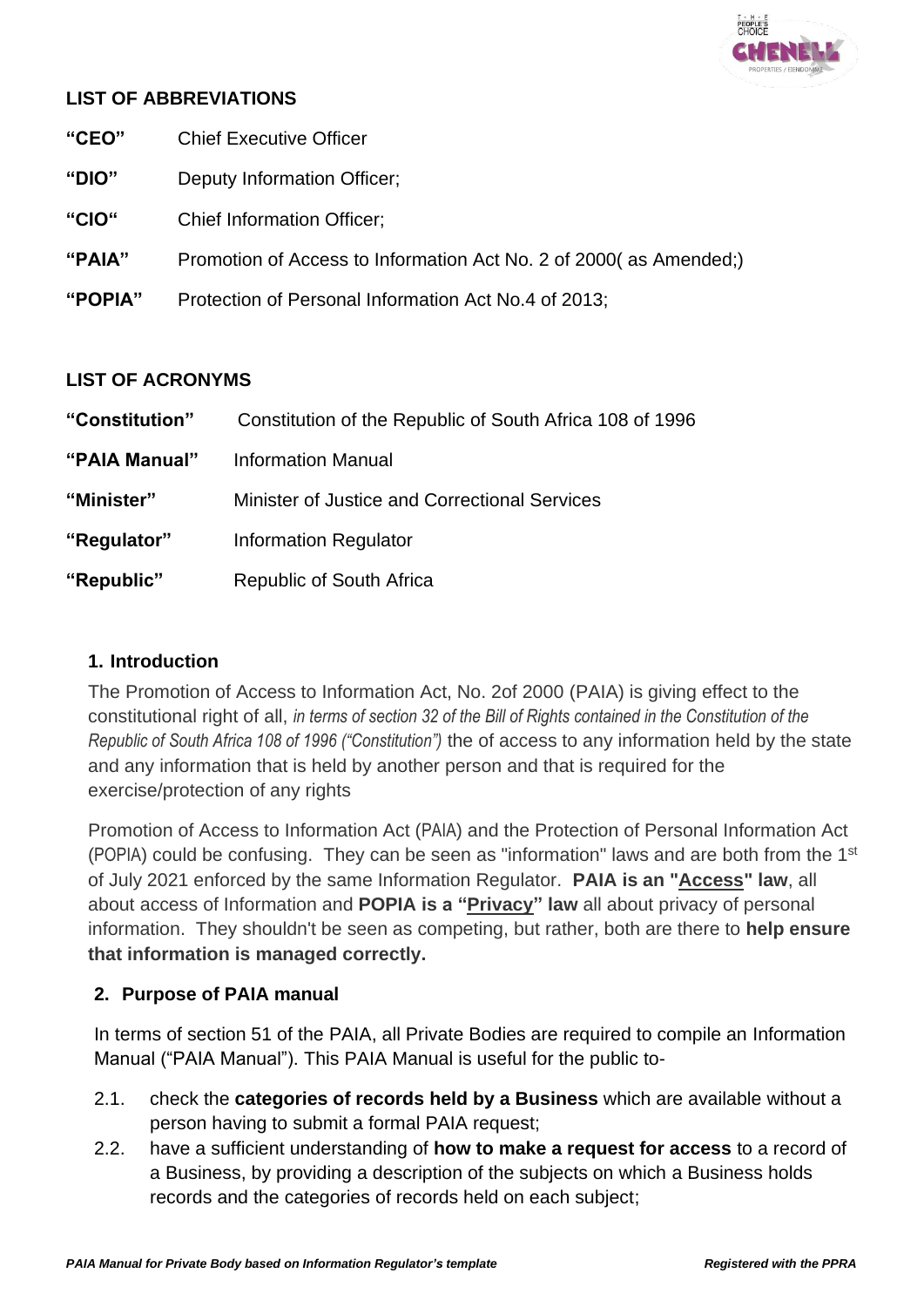

- 2.3. now the **description of the records** of a Business which are available in accordance with **any other legislation;**
- 2.4. access all the relevant **contact details of the Information Officer and Deputy Information Officer** who will assist the public with the records they intend to access;
- 2.5. know the description of the **guide on how to use PAIA, as updated by the Regulator and how to obtain access to it;**
- 2.6. know if a Business **will process personal information, the purpose of processing of personal information and the description of the categories of data subjects and of the information or categories of information relating** thereto;
- 2.7. know the description of the **categories of data subjects** and of the information or categories of information relating thereto;
- 2.8. know the **recipients or categories of recipients to whom the personal information may be supplied**;
- 2.9. know if a Business has planned to transfer or process personal information **outside the Republic of South Africa** and the recipients or categories of recipients to whom the personal information may be supplied; and
- 2.10. know whether a Business has **appropriate security measures to ensure the confidentiality, integrity and availability of the personal information** which is to be processed.

#### **3. Guide on how to use PAIA and how to obtain access to the guide**

- 3.1. The Regulator has, in terms of section 10(1) of PAIA, as amended, updated and made available the revised **Guide on how to use PAIA** ("Guide"), in an easily comprehensible form and manner, as may **reasonably be required by a person who wishes to exercise any right contained in PAIA and POPIA**.
- 3.2. The Guide is available in each of the official languages and in braille.
- 3.3. The aforesaid Guide contains the description of-
- 3.3.1. the objects of PAIA and POPIA;
- 3.3.2. the postal and street address, phone and fax number and, if available, electronic mail address of-
- 3.3.2.1 the Information Officer of every public body, and
- 3.3.2.2 every Deputy Information Officer of every public and private body designated in terms of section 17(1) of PAIA<sup>1</sup> and section 56 of POPIA<sup>2</sup>;
- 3.3.3 the manner and form of a request for-
	- 3.3.3.1. access to a record of a public body contemplated in section 11*3;* and

<sup>1</sup> Section 17(1) of PAIA- *For the purposes of PAIA, each public body must, subject to legislation governing the employment of personnel of the public body concerned, designate such number of persons as deputy information officers as are necessary to render the public body as accessible as reasonably possible for requesters of its records.*

*<sup>2</sup> Section 56(a) of POPIA- Each public and private body must make provision, in the manner prescribed in section 17 of the Promotion of Access*  to Information Act, with the necessary changes, for the designation of such a number of persons, if any, as deputy information officers as is *necessary to perform the duties and responsibilities as set out in section 55(1) of POPIA.*

*<sup>3</sup> Section 11(1) of PAIA- A requester must be given access to a record of a public body if that requester complies with all the procedural requirements in PAIA relating to a request for access to that record; and access to that record is not refused in terms of any ground for refusal contemplated in Chapter 4 of this Part.*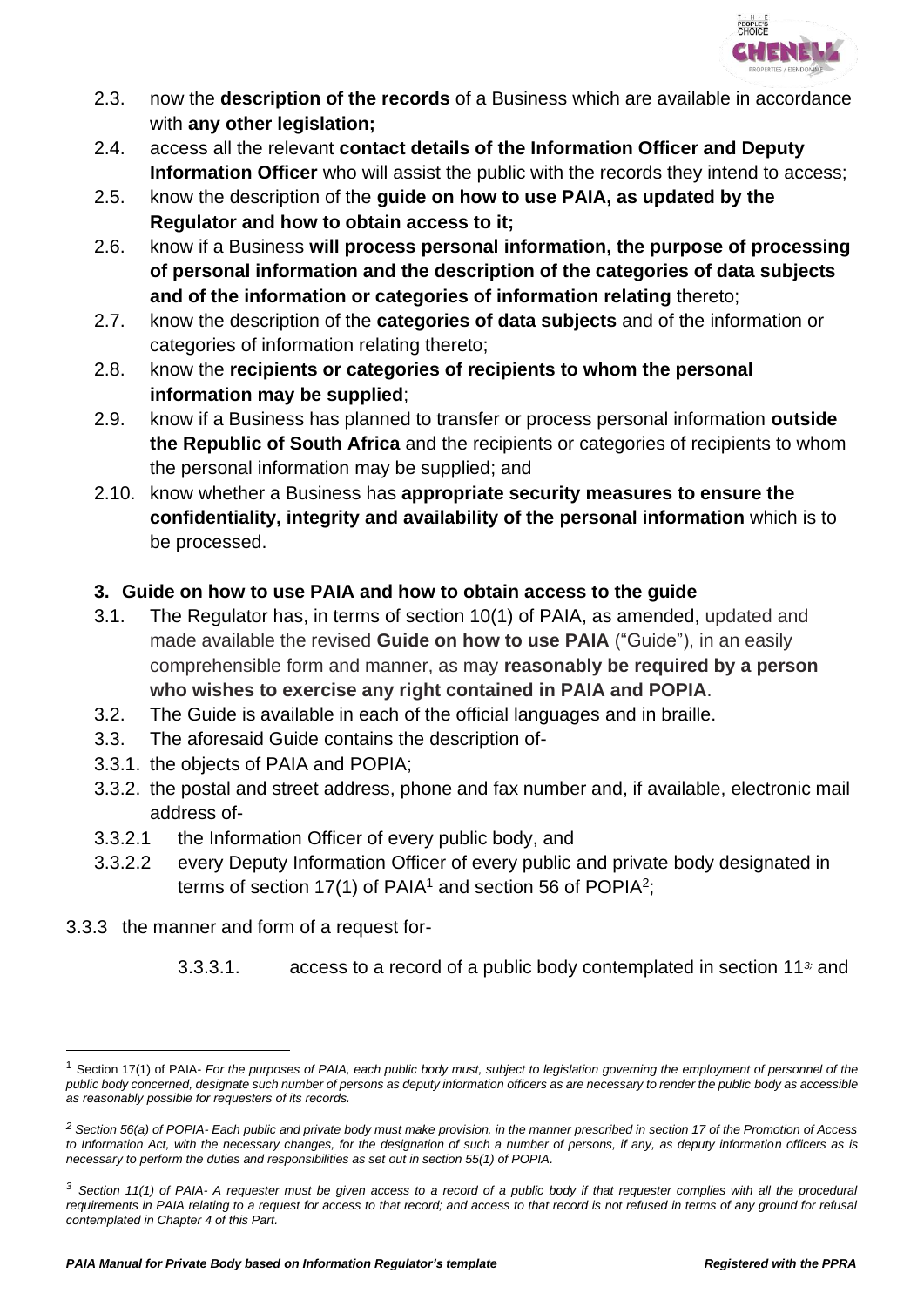

- 3.3.3.2. access to a record of a private body contemplated in section 50<sup>4</sup>;
- 3.3.4. the assistance available from the IO of a public body in terms of PAIA and POPIA;
- 3.3.5 the assistance available from the Regulator in terms of PAIA and POPIA;

3.3.6. all remedies in law available regarding an act or failure to act in respect of a right or duty conferred or imposed by PAIA and POPIA, including the manner of lodging-

- 3.3.6.1. an internal appeal;
- 3.3.6.2. a complaint to the Regulator; and
- 3.3.6.3. an application with a court against a decision by the information officer of a public body, a decision on internal appeal or a decision by the Regulator or a decision of the head of a private body;
- 3.3.7. the provisions of sections  $14<sup>5</sup>$  and  $51<sup>6</sup>$  requiring a public body and private body, respectively, to compile a manual, and how to obtain access to a manual;
- 3.3.8. the provisions of sections  $15<sup>7</sup>$  and  $52<sup>8</sup>$  providing for the voluntary disclosure of categories of records by a public body and private body, respectively;
- 3.3.9. the notices issued in terms of sections 22<sup>9</sup> and 54<sup>10</sup> regarding fees to be paid in relation to requests for access; and
- 3.3.10.  $\qquad$  the regulations made in terms of section  $92^{11}$ .
	- 3.4. Members of the public can inspect or make copies of the Guide from the offices of the public and private bodies, including the office of the Regulator, during normal working hours.

*<sup>8</sup> Section 52(1) of PAIA- The head of a private body may, on a voluntary basis, make available in the prescribed manner a description of the categories of records of the private body that are automatically available without a person having to request access*

*<sup>9</sup> Section 22(1) of PAIA- The information officer of a public body to whom a request for access is made, must by notice require the requester to pay the prescribed request fee (if any), before further processing the request.*

<sup>10</sup> *Section 54(1) of PAIA- The head of a private body to whom a request for access is made must by notice require the requester to pay the prescribed request fee (if any), before further processing the request.*

- *<sup>11</sup> Section 92(1) of PAIA provides that –"The Minister may, by notice in the Gazette, make regulations regarding-*
	- *(a) any matter which is required or permitted by this Act to be prescribed;*
	- *(b) any matter relating to the fees contemplated in sections 22 and 54;*

<sup>4</sup> *Section 50(1) of PAIA- A requester must be given access to any record of a private body if-*

*a) that record is required for the exercise or protection of any rights;*

*b) that person complies with the procedural requirements in PAIA relating to a request for access to that record; and*

*c) access to that record is not refused in terms of any ground for refusal contemplated in Chapter 4 of this Part.*

*<sup>5</sup> Section 14(1) of PAIA- The information officer of a public body must, in at least three official languages, make available a manual containing information listed in paragraph 3 above.*

*<sup>6</sup> Section 51(1) of PAIA- The head of a private body must make available a manual containing the description of the information listed in paragraph 3 above.*

*<sup>7</sup> Section 15(1) of PAIA- The information officer of a public body, must make available in the prescribed manner a description of the categories of records of the public body that are automatically available without a person having to request access*

*<sup>(</sup>c) any notice required by this Act;*

*<sup>(</sup>d) uniform criteria to be applied by the information officer of a public body when deciding which categories of records are to be made available in terms of section 15; and*

*<sup>(</sup>e) any administrative or procedural matter necessary to give effect to the provisions of this Act."*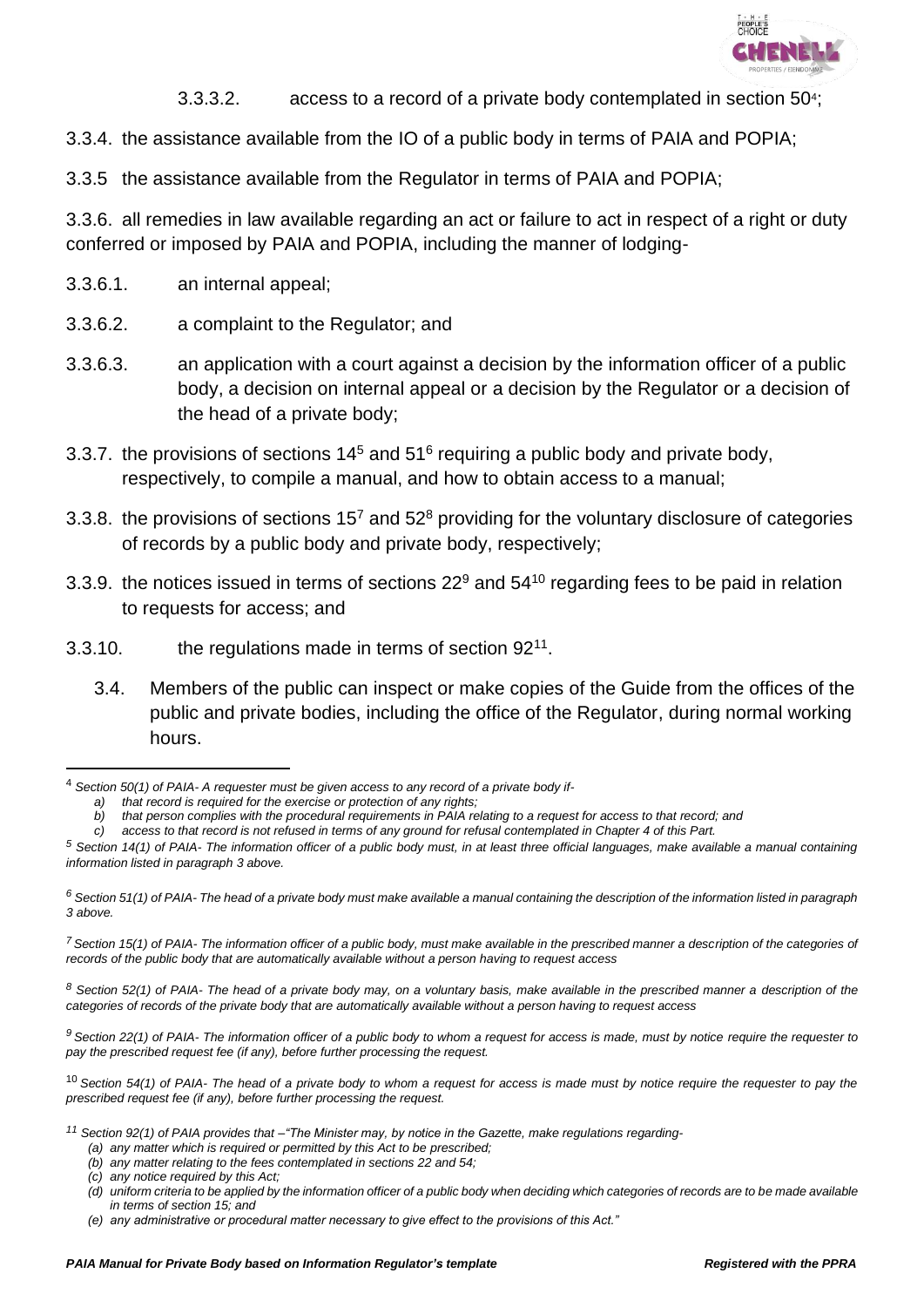

- 3.5. The Guide can also be obtained-
- 3.5.1. upon request to the Information Officer;
- 3.5.2. from the website of the Regulator [\(https://www.justice.gov.za/inforeg/\)](https://www.justice.gov.za/inforeg/).
- 3.6. A copy of the Guide is also available in the following two official languages, for public inspection during normal office hours-
- 3.6.1. English
- 3.6.2.

**The SA Information Regulator Address:** P.O Box 31533, Braamfontein, Johannesburg, 2017 **or** JD House, 27 Stiemens Street, Braamfontein, Johannesburg, 2001

**General enquiries email:** inforeg@justice.gov.za.

**Complaint's email:** POPIAComplaints.IR@justice.gov.za & PAIAComplaints.IR.@justice.gov.za

**4. Categories of records of the Chenell Properties which are available without a person having to request access by completing a form.**

| <b>Category of records</b>        | <b>Types of the Record</b>              | Available<br>on<br>Website | Available<br>upon<br>request |
|-----------------------------------|-----------------------------------------|----------------------------|------------------------------|
| <b>PAIA Manual</b>                | Guidance for agents &<br><b>Clients</b> | $\boldsymbol{\mathsf{x}}$  | X                            |
| <b>POPIA Compliance Framework</b> | Guidance for agents                     |                            | x                            |
| <b>FICA Manual</b>                | Guidance for agents                     |                            | X                            |
| Code of Conduct: AUTHORITY        | Guidance for agents                     |                            | X                            |

**5. Description of the records of Chenell Properties which are available in accordance with any other legislation**

| <b>Category of Records</b>        | <b>Applicable Legislation</b>                                              |
|-----------------------------------|----------------------------------------------------------------------------|
| <b>PAIA Manual</b>                | Promotion of Access to Information Act 2<br>of 2000                        |
| POPIA Compliance Framework        | Protection of Personal Information Act of<br>2013                          |
| <b>FICA Manual &amp; records</b>  | Financial Intelligence Centre Act 38 of<br>2001                            |
| <b>Code of Conduct: AUTHORITY</b> | Property Practitioners Act, 2019 (Act 22 of<br>2019) & PP Regulations 2022 |
| Memorandum of incorporation       | Companies Act 71 of 2008                                                   |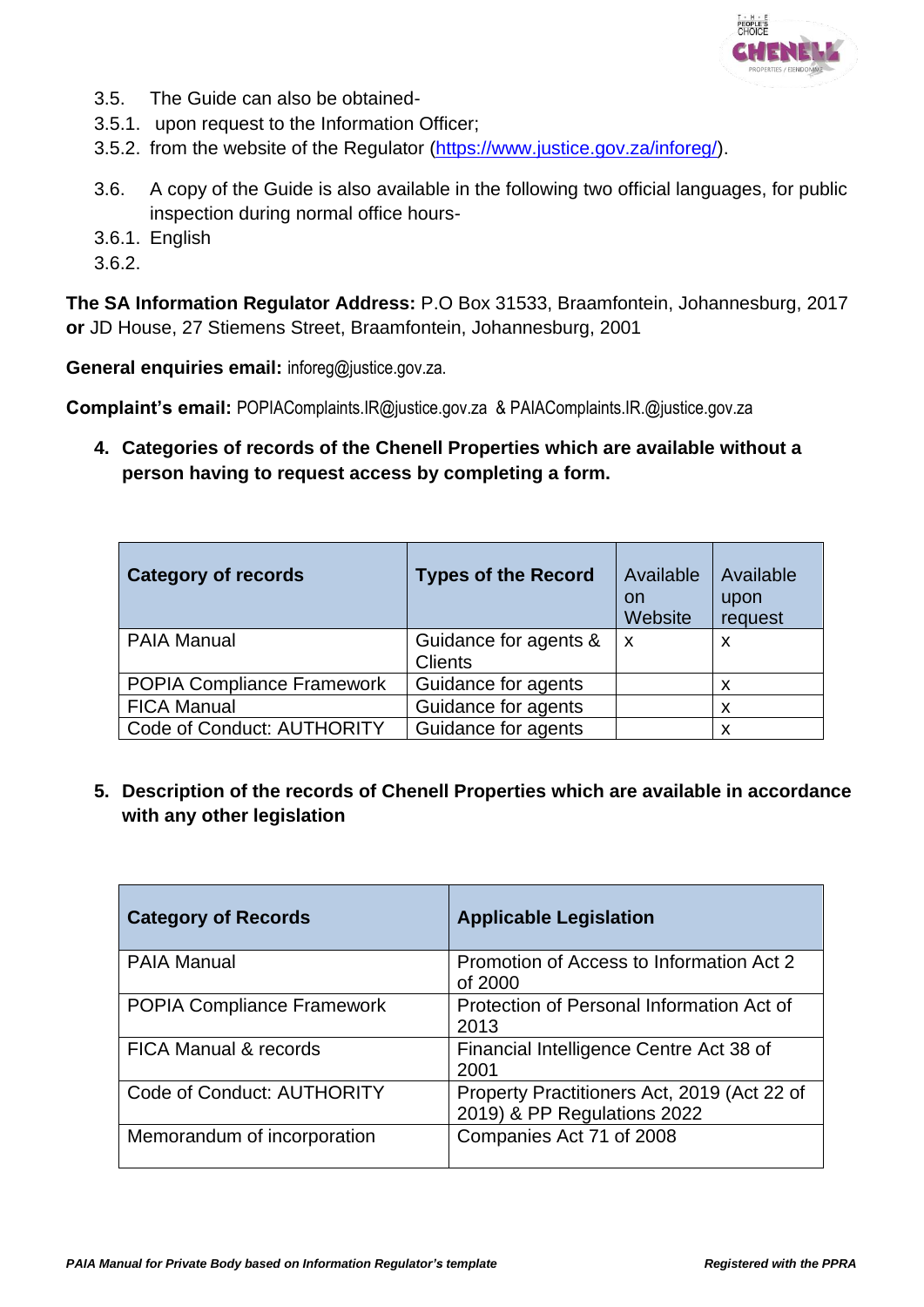

#### **6. Description of the subjects on which the body holds records and categories of records held on each subject by the Chenell Properties**

| Subjects on which a<br><b>Business holds records</b> | <b>Categories of records</b>                                                                                                                                                                                                                                                                                                                                                                                                                                                                                                                                                                                    |
|------------------------------------------------------|-----------------------------------------------------------------------------------------------------------------------------------------------------------------------------------------------------------------------------------------------------------------------------------------------------------------------------------------------------------------------------------------------------------------------------------------------------------------------------------------------------------------------------------------------------------------------------------------------------------------|
| Strategic Documents, Plans,<br>Proposals             | Strategic Plan, Annual Performance Plan.                                                                                                                                                                                                                                                                                                                                                                                                                                                                                                                                                                        |
| <b>Companies Act Records</b>                         | $\checkmark$ All trust deeds / Documents of Incorporation /Index of<br>names of Directors / Memorandum of Incorporation<br>$\checkmark$ Minutes of meetings of the Board of Directors /<br>Shareholders / Proxy forms /<br>$\checkmark$ Share certificates/Register and other statutory registers<br>$\checkmark$ Records relating to the appointment of:<br>← Auditors / Directors / Public Officer / Secretary<br>$\checkmark$ Resolutions / Special Resolutions                                                                                                                                              |
| <b>Financial Records</b>                             | ← Annual Financial Reports / Statements<br>Banking details and bank accounts / Statements<br>/Accounting & Banking Records / Paid Cheques<br>$\checkmark$ Debtors / Creditors statements & invoices /<br><b>Reconciliations</b><br>$\checkmark$ Policies and procedures<br>$\checkmark$ Asset Registers;<br>$\checkmark$ Tax Returns / Audit reports<br>$\checkmark$ Risk management frameworks / plans.<br>$\checkmark$ Standard Terms and Conditions for supply of services<br>and products<br>$\checkmark$ Contractor, client and supplier agreements<br>$\checkmark$ Lists of suppliers, products, services |
| <b>AUTHORITY &amp; Training</b><br>Records           | $\checkmark$ FFC's / Payments to AUTHORITY                                                                                                                                                                                                                                                                                                                                                                                                                                                                                                                                                                      |

#### **7. Processing of personal information**

#### *7.1.* **Purpose of Processing Personal Information**

*We only collect the minimum amount of information that is relevant to the purpose. If you interact with us on the internet, the personal information we collect depends on whether you just visit our website or, require our services. If you visit our website, your browser transmits some data automatically, such as your browsing times, the data transmitted and your IP address.*

*If you use our services, personal information is required to fulfil the requirements of that service. (Including FICA documents, when applicable)*

*We usually collect only name and contact details, financial qualification (if completed by you), with property needs and requirement when we assist a buyer in finding a property.*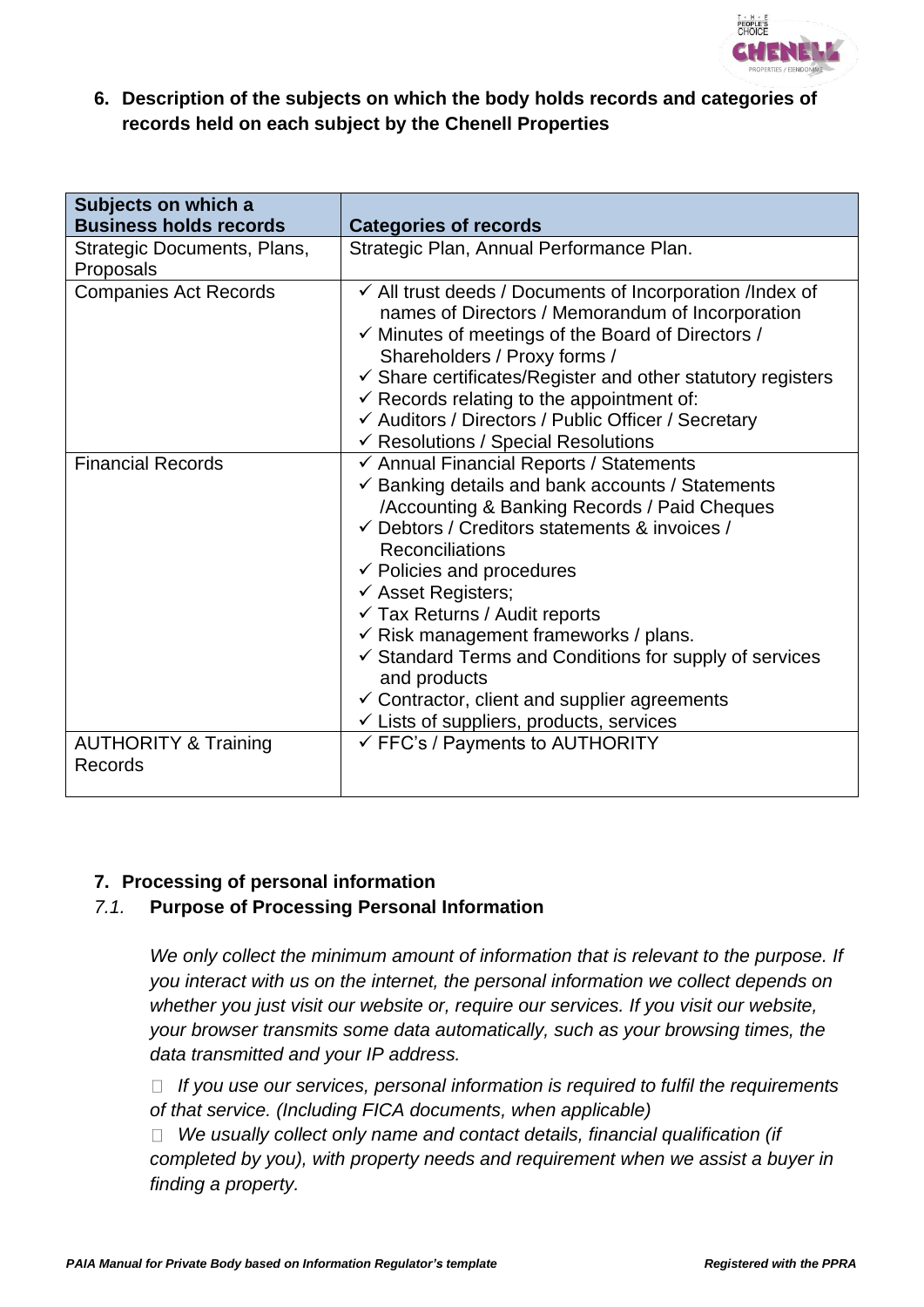

*While doing a price estimation to place a property on the market, we need the basic info and will be able to source the property info from the deeds office systems (Lightstone / SAPTG/PayProp/CMA).* 

*To assist selling the property we need to have basic personal info and financial info to know if the sellers will be able to sell the property, cancel the bond, pay all fees, and move to another property.*

#### *7.2.* **Description of the categories of Data Subjects and of the information or categories of information relating**

| <b>Categories of Data</b><br><b>Subjects</b> | Personal Information that may be processed          |
|----------------------------------------------|-----------------------------------------------------|
| Sellers / Purchasers                         | Name, Surname, And Maiden Name                      |
| / Landlords /                                | <b>Identification Number/S</b>                      |
| <b>Tenants</b>                               | Married/Single Status.                              |
|                                              | <b>E-Mail Address</b>                               |
|                                              | Physical / Postal Address / Erf Number / Complex    |
|                                              | <b>Details</b>                                      |
|                                              | Telephone Number/S                                  |
|                                              | Financial & Banking Details (For Bond Qualification |
|                                              | - Buyers And Bond Cancellations - Sellers           |

#### *7.3.* **The recipients or categories of recipients to whom the personal information may be supplied**

| <b>Category of personal</b><br>information            | <b>Recipients or Categories of Recipients to</b><br>whom the personal information may be<br>supplied |
|-------------------------------------------------------|------------------------------------------------------------------------------------------------------|
| Identity number and names, for<br>criminal checks     | <b>South African Police Services</b>                                                                 |
| Qualifications, for qualification<br>verifications    | South African Qualifications Authority                                                               |
| Credit and payment history, for<br>credit information | <b>Credit Bureaus</b>                                                                                |
| Name, Surname, And Maiden                             | Colleague's Or Other Estate Agencies,                                                                |
| Name                                                  | Attorneys,                                                                                           |
| <b>Identification Number/S</b>                        | <b>Bond Consultants,</b>                                                                             |
| Married/Single Status.<br><b>E-Mail Address</b>       | Compliance Inspectors,                                                                               |
| Physical / Postal Address / Erf                       | Homeowner Association,                                                                               |
| Number / Complex Details                              | Trustees,<br>In Some Cases, Public Or Legal Authorities.                                             |
| Telephone Number/S                                    |                                                                                                      |
| Financial & Banking Details (For                      |                                                                                                      |
| <b>Bond Qualification - Buyers And</b>                |                                                                                                      |
| <b>Bond Cancellations - Sellers</b>                   |                                                                                                      |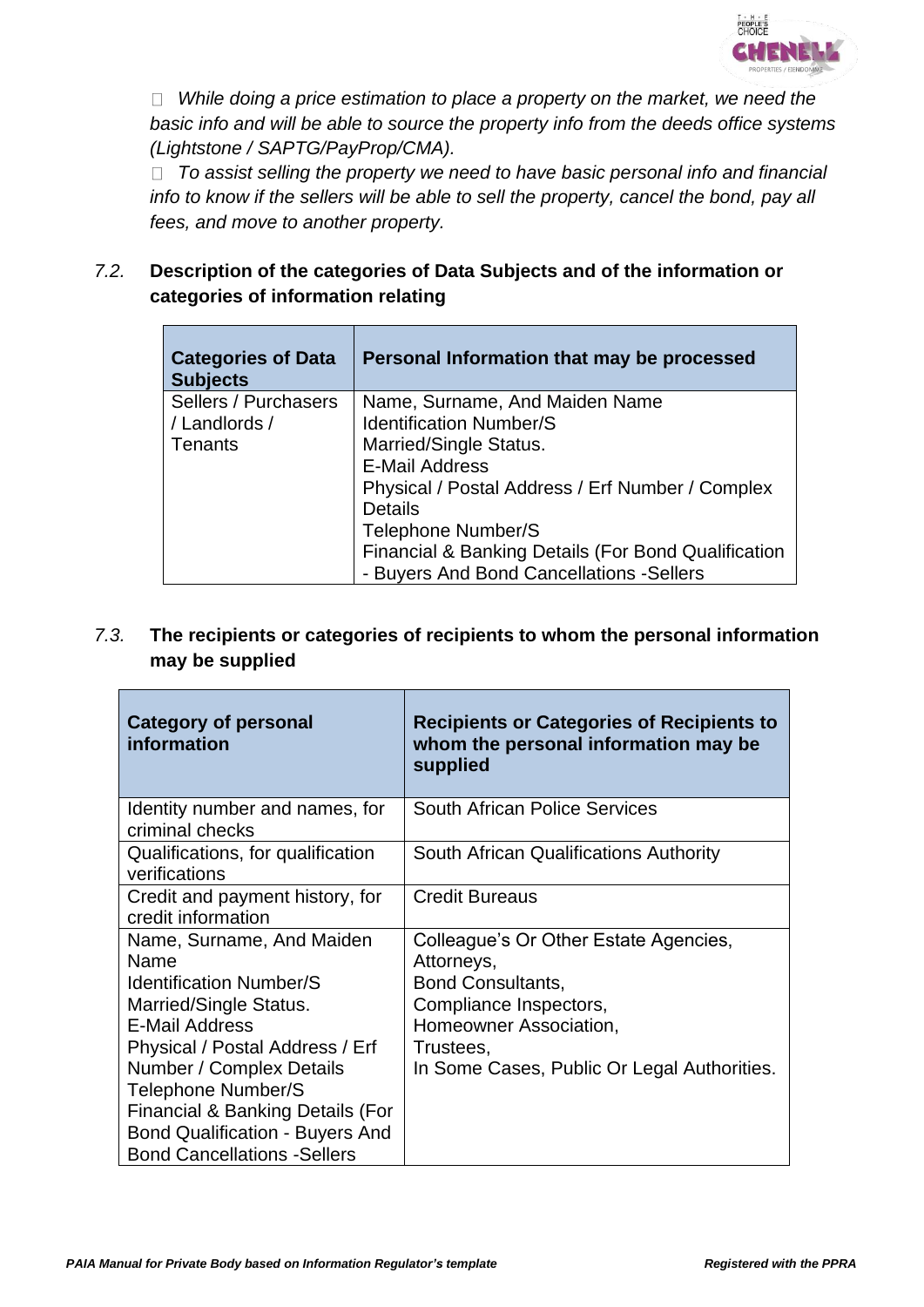

#### **Planned transborder flows of personal information**

| Type of personal information                                                                                                                                                                                                                                                                                                                                          | Transborder flows / storage                                                                                                                               |
|-----------------------------------------------------------------------------------------------------------------------------------------------------------------------------------------------------------------------------------------------------------------------------------------------------------------------------------------------------------------------|-----------------------------------------------------------------------------------------------------------------------------------------------------------|
| Name, Surname, And Maiden<br>Name<br>Identification Number/S<br>Married/Single Status.<br>E-Mail Address<br>Physical / Postal Address / Erf<br>Number / Complex Details<br><b>Telephone Number/S</b><br><b>Financial &amp; Banking Details (For</b><br><b>Bond Qualification - Buyers And</b><br><b>Bond Cancellations - Sellers And</b><br>Rentals)<br><b>Photos</b> | One Drive: Cloud Storage                                                                                                                                  |
| If there is an international<br>component to the work which<br>we are doing while selling /<br>letting                                                                                                                                                                                                                                                                | Personal information will be protected in this<br>foreign country, and we will endeavour to<br>assist you finding their countries procedures<br>and laws. |

- *7.4.* **General description of Information Security Measures to be implemented by the responsible party to ensure the confidentiality, integrity and availability of the information**
- *7.5. We restrict, secure, and control all our information against unauthorised access, interference, modification, damage, loss, or destruction; whether physical or electronic.*

*We will do a safety and security risk assessment from time to time to ensure we*   $\Box$ *keep up with requirements and this will be discussed at our monthly staff meeting for all personnel's input.*

*Our staff must be informed / trained to be compliant with POPI Act, and this*   $\Box$ *training must be ongoing and up to date.*

*We do everything we can to prevent personal information from falling into*   $\Box$ *unauthorized hands.* 

*Our business premises where records are kept must remain protected by access*   $\Box$ *control, burglar alarms and armed response.*

*All our laptops, phones and computer network are protected by passwords which*  $\Box$ *we changed on a regular basis.* 

*We are using Outlook 365 which comply with industry standard security*   $\Box$ *safeguards and meet the General Data Protection Regulation (GDPR), which is standard in the European Union. we have firewalls and use Avast Security.*

*We are a small business, so it is easy to determine which employees are*   $\Box$ *permitted access personal information and what information they are permitted to access.* 

*Personal information can only be accessed or modified by those employees with*   $\Box$ *the password's authorising them to do so.*